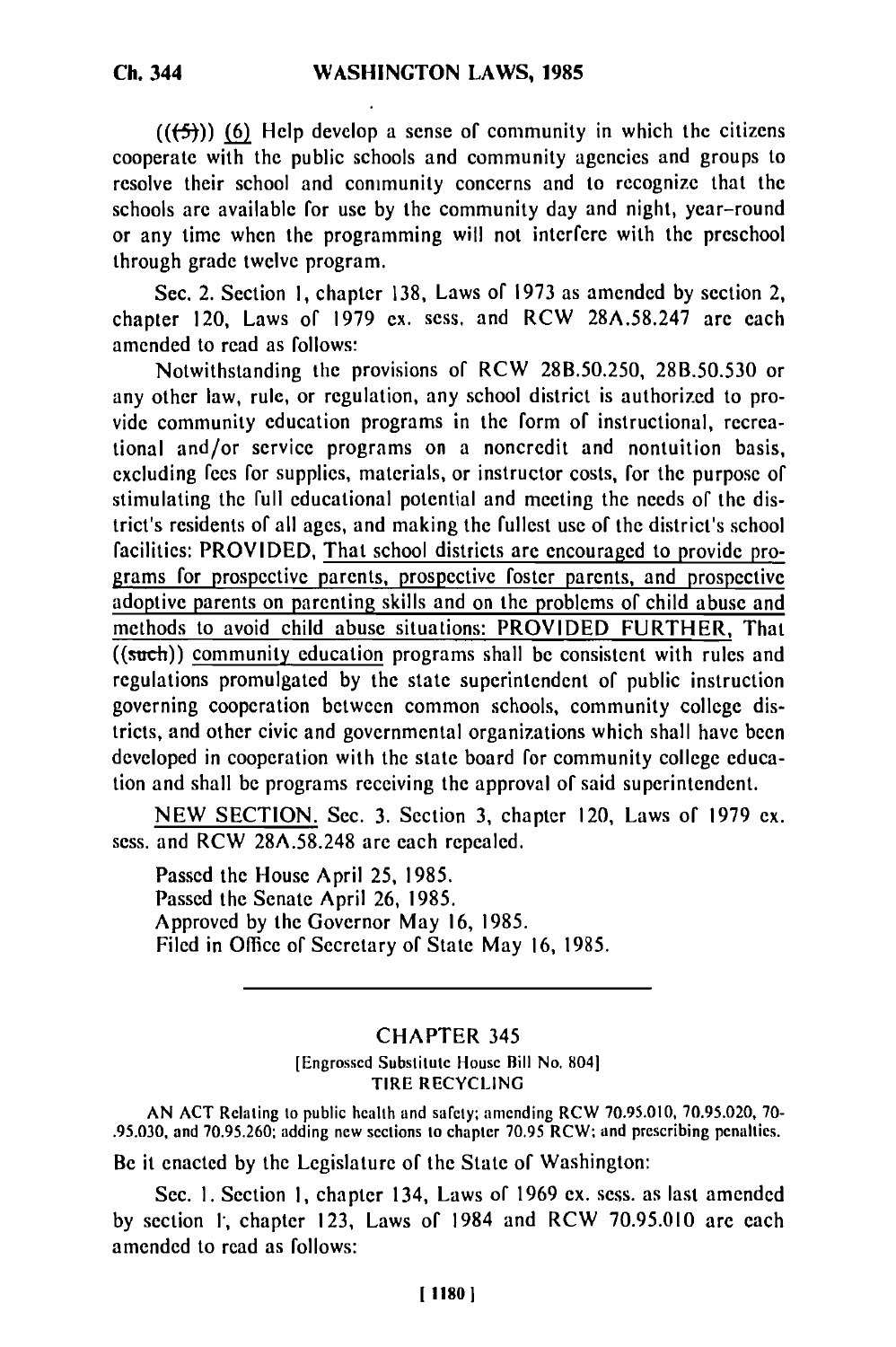The legislature finds:

**(I)** Continuing technological changes in methods of manufacture, packaging, and marketing of consumer products, together with the economic and population growth of this state, the rising affluence of its citizens, and its expanding industrial activity have created new and ever-mounting problems involving disposal of garbage, refuse, and solid waste materials resulting from domestic, agricultural, and industrial activities.

(2) Traditional methods of disposing of solid wastes in this state are no longer adequate to meet the ever-increasing problem. Improper methods and practices of handling and disposal of solid wastes pollute our land, air and water resources, blight our countryside, adversely affect land values, and damage the overall quality of our environment.

(3) Considerations of natural resource limitations, energy shortages, economics and the environment make necessary the development and implementation of solid waste recovery and/or recycling plans and programs.

(4) The following priorities in the management of solid waste are necessary and should be followed in order of descending priority as applicable:

(a) Waste reduction;

(b) Waste recycling;

(c) Energy recovery or incineration; and

(d) Landfill.

(5) There is an imperative need to anticipate, plan for, and accomplish effective storage, control, recovery, and recycling of discarded vehicle tires with the subsequent conservation of resources and energy.

Sec. 2. Section 2, chapter 134, laws of 1969 ex. sess. as amended by section 2, chapter 41, Laws of 1975-'76 2nd ex. sess. and RCW 70.95.020 are each amended to read as follows:

The purpose of this chapter is to establish a comprehensive state-wide program for solid waste handling, and solid waste recovery and/or recycling which will prevent land, air, and water pollution and conserve the natural, economic, and energy resources of this state. To this end it is the purpose of this chapter:

(I) To assign primary responsibility for adequate solid waste handling to local government, reserving to the state, however, those functions necessary to assure effective programs throughout the state;

(2) To provide for adequate planning for solid waste handling by local government;

(3) To provide for the adoption and enforcement of basic minimum performance standards for solid waste handling;

(4) To provide technical and financial assistance to local governments in the planning, development, and conduct of solid waste handling programs;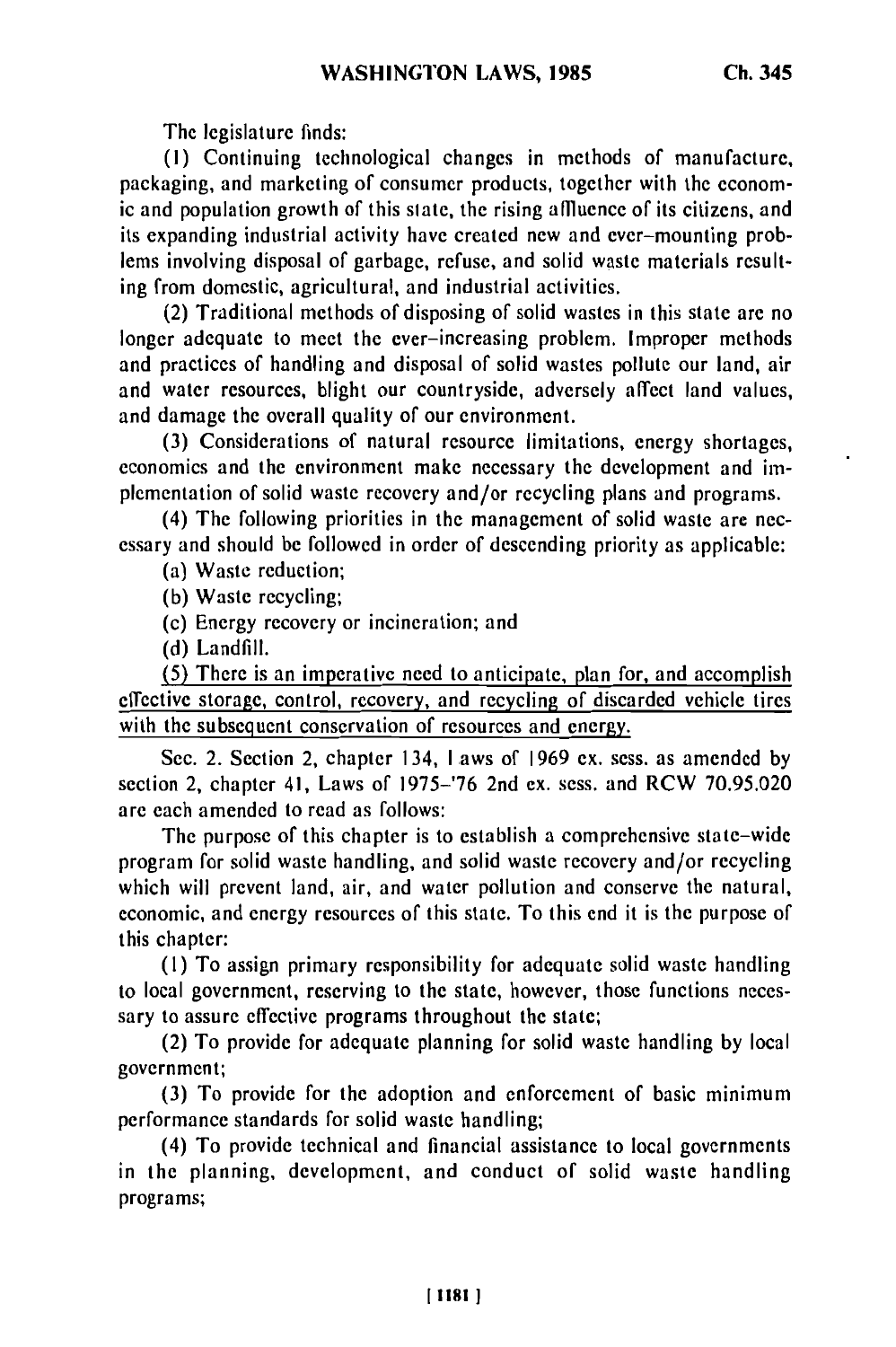**(5) To** encourage storage, proper disposal, and recycling of discarded vehicle tires and to stimulate private recycling programs throughout the state.

It is the intent of the legislature that local governments be encouraged to use the expertise of private industry and to contract with private industry to the fullest extent possible to carry out solid waste recovery and/or recycling programs.

Sec. 3. Section **3,** chapter 134, Laws of 1969 ex. sess. as last amended by section 2, chapter 123, Laws of 1984 and RCW 70.95.030 are each amended to read as follows:

As used in this chapter, unless the context indicates otherwise:

**(1)** "City" means every incorporated city and town.

(2) "Committee" means the solid waste advisory committee.

(3) "Department" means the department of ecology.

(4) "Director" means the director of the department of ecology.

(5) "Disposal site" means the location where any final treatment, utilization, processing, or depository of solid waste occurs.

(6) "Functional standards" means criteria for solid waste handling expressed in terms of expected performance or solid waste handling functions.

**(7)** "Jurisdictional health department" means city, county, city-county, or district public health department.

(8) "Person" means individual, firm, association, copartnership, political subdivision, government agency, municipality, industry, public or private corporation, or any other entity whatsoever.

(9) "Solid waste" means all putrescible and nonputrescible solid and semisolid wastes including, but not limited to, garbage, rubbish, ashes, industrial wastes, swill, demolition and construction wastes, abandoned vehicles or parts thereof, and discarded commodities.

(10) "Solid waste handling" means the management, storage, collection, transportation, treatment, utilization, processing, and final disposal of solid wastes, including the recovery and recycling of materials from solid wastes, the recovery of energy resources from such wastes or the conversion of the energy in such wastes to more useful forms or combinations thereof.

**(11)** "Waste reduction" means reducing the amount or type of waste generated.

(12) "Waste recycling" means reusing waste materials and extracting valuable materials from a waste stream.

(13) "Energy recovery or incineration" means reducing the volume of wastes by use of an enclosed device using controlled flame combustion.

(14) "Landfill" means a disposal facility or part of a facility at which waste is placed in or on land and which is not a land treatment facility.

**(15)** "Vehicle" includes every device capable of being moved upon a public highway and in, upon, or **by** which any person or property is or may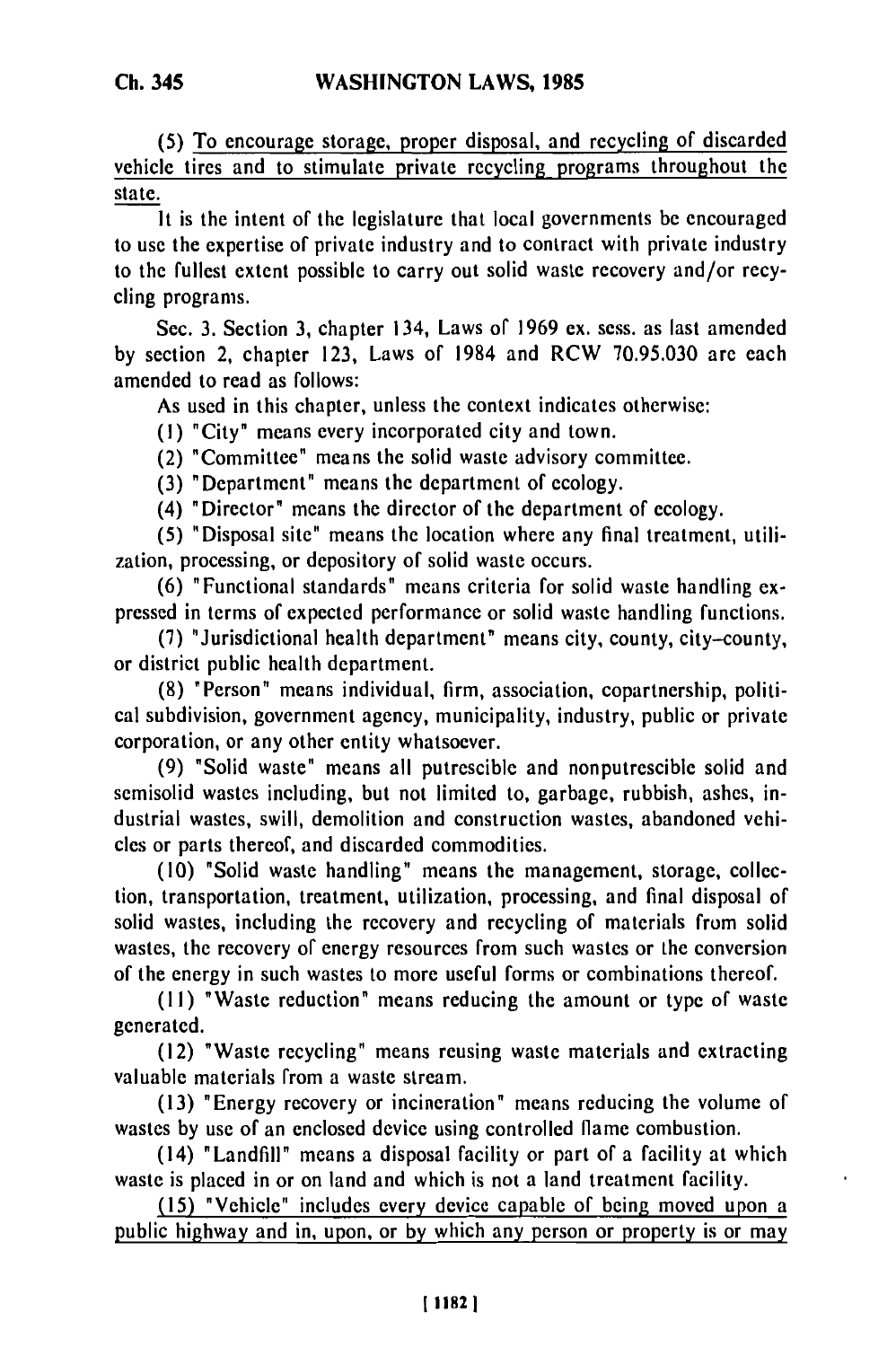be transported or drawn upon a public highway, except devices moved by human or animal power or used exclusively upon stationary rails or tracks.

NEW SECTION. Sec. 4. **(1)** No person may drop, deposit, discard, or otherwise dispose of vehicle tires on any public property or private property in this state or in the waters of this state whether from a vehicle or otherwise, including, but not limited to, any public highway, public park, beach, campground, forest land, recreational area, trailer park, highway, road, street, or alley unless:

(a) The property is designated by the state, or by any of its agencies or political subdivisions, for the disposal of discarded vehicle tires; and

(b) The person is authorized to use the property for such purpose.

(2) A violation of this section is punishable by a civil penalty, which shall not be less than two hundred dollars nor more than two thousand dollars for each offense.

(3) This section does not apply to the storage or deposit of vehicle tires in quantities deemed exempt under rules adopted by the department of ecology under its functional standards for solid waste.

NEW SECTION. Sec. 5. There is levied and there shall be collected by the department of revenue from every person engaging within this state in business making retail sales of new replacement vehicle tires, an annual assessment equal to the gross proceeds of the sales of new replacement vehicle tires sold within this state, multiplied by twelve hundredths of one percent. All of the applicable provisions of chapter 82.32 RCW have full force and application with respect to taxes imposed under this section. For the purposes of this section, "new replacement vehicle tires" means tires that are newly manufactured for vehicle purposes and does not include retreaded vehicle tires.

NEW SECTION. Sec. 6. There is created an account within the state treasury to be known as the vehicle tire recycling account. All assessments and other funds collected or received under this chapter shall be deposited in the vehicle tire recycling account and used for the administration and implementation of this chapter as provided by section 7 of this act.

NEW SECTION. Sec. 7. Moneys in the account may be appropriated to the department of ecology:

**(1)** To provide for funding to state and local governments for the removal of discarded vehicle tires from unauthorized tire dump sites; and

(2) To accomplish the other purposes of RCW 70.95.020(5).

Sec. 8. Section 26, chapter 134, Laws of 1969 ex. sess. and RCW 70- .95.260 are each amended to read as follows:

The department shall in addition to its other powers and duties:

(I) Cooperate with the appropriate federal, state, interstate and local units of government and with appropriate private organizations in carrying out the provisions of this chapter.